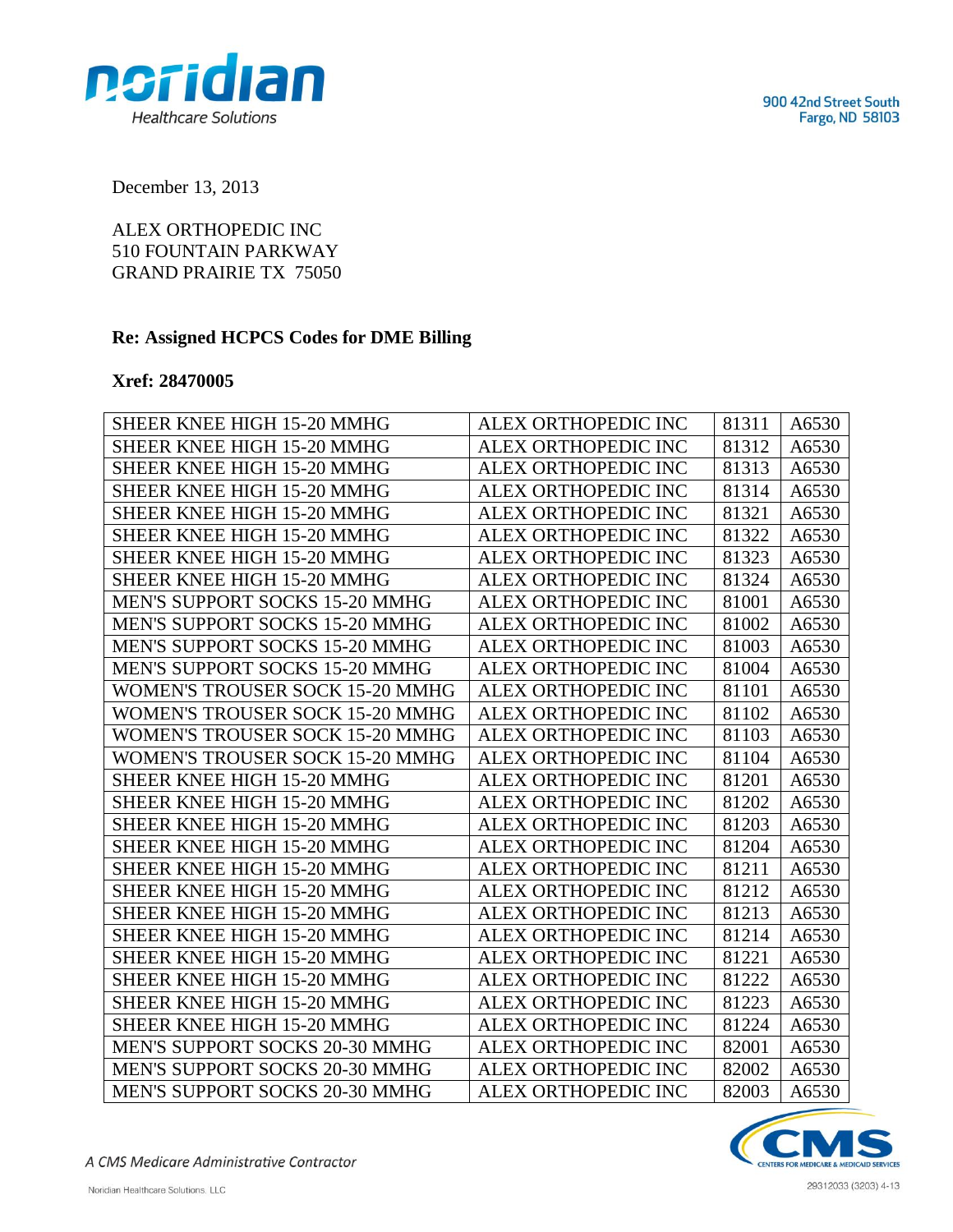| MEN'S SUPPORT SOCKS 20-30 MMHG    | ALEX ORTHOPEDIC INC | 82004 | A6530 |
|-----------------------------------|---------------------|-------|-------|
| SHEER KNEE HIGH MMHG 20-30 MMHG   | ALEX ORTHOPEDIC INC | 82211 | A6530 |
| SHEER KNEE HIGH 20-30 MMHG        | ALEX ORTHOPEDIC INC | 82212 | A6530 |
| <b>SHEER KNEE HIGH 20-30 MMGH</b> | ALEX ORTHOPEDIC INC | 82213 | A6530 |
| SHEER KNEE HIGH 20-30 MMHG        | ALEX ORTHOPEDIC INC | 82214 | A6530 |
| <b>SHEER KNEE HIGH 20-30 MMHG</b> | ALEX ORTHOPEDIC INC | 82221 | A6530 |
| SHEER KNEE HIGH 20-30 MMHG        | ALEX ORTHOPEDIC INC | 82222 | A6530 |
| <b>SHEER KNEE HIGH 20-30 MMHG</b> | ALEX ORTHOPEDIC INC | 82223 | A6530 |
| SHEER KNEE HIGH 20-30 MMHG        | ALEX ORTHOPEDIC INC | 82224 | A6530 |
| <b>SHEER KNEE HIGH 20-30 MMHG</b> | ALEX ORTHOPEDIC INC | 82311 | A6530 |
| SHEER KNEE HIGH 20-30 MMHG        | ALEX ORTHOPEDIC INC | 82312 | A6530 |
| <b>SHEER KNEE HIGH 20-30 MMHG</b> | ALEX ORTHOPEDIC INC | 82313 | A6530 |
| SHEER KNEE HIGH 20-30 MMHGTOE     | ALEX ORTHOPEDIC INC | 82314 | A6530 |
| SHEER KNEE HIGH 20-30 MMHG        | ALEX ORTHOPEDIC INC | 82321 | A6530 |
| SHEER KNEE HIGH 20-30 MMHG        | ALEX ORTHOPEDIC INC | 82322 | A6530 |
| <b>SHEER KNEE HIGH 20-30 MMHG</b> | ALEX ORTHOPEDIC INC | 82323 | A6530 |
| SHEER KNEE HIGH 20-30 MMHG        | ALEX ORTHOPEDIC INC | 82324 | A6530 |
| OPAQUE KNEE HIGH 20-30 MMHG       | ALEX ORTHOPEDIC INC | 82401 | A6530 |
| OPAQUE KNEE HIGH 20-30 MMHG       | ALEX ORTHOPEDIC INC | 82402 | A6530 |
| OPAQUE KNEE HIGH 20-30 MMHG       | ALEX ORTHOPEDIC INC | 82403 | A6530 |
| OPAQUE KNEE HIGH 20-30 MMHG       | ALEX ORTHOPEDIC INC | 82404 | A6530 |

Dear Linda Lavi:

As described below, the Pricing, Data Analysis, and Coding (PDAC) Contractor has reviewed the product(s) listed above and has approved the listed Healthcare Common Procedure Coding System (HCPCS) codes for billing the four Durable Medical Equipment Medicare Administrative Contractors (DME MACs).

The PDAC Contractor provides coding assistance to manufacturers to ensure proper coding of Durable Medical Equipment, Prosthetics, Orthotics, and Supplies **(**DMEPOS). The PDAC publishes coding decisions based on the coding guidelines established by the Local Coverage Determinations (LCDs) and associated Policy Articles and any related Advisory Articles established by the DME MACs. All products submitted to the PDAC for a coding verification review are examined by coders and professionals following a formal, standardized process.

The PDAC has reviewed the above listed product(s). Based on this review and application of DME MAC policy, the HCPCS code(s) listed below should be used when billing the DME MACs:

**A6530** - Gradient Compression Stocking, Below Knee, 18-30 mmHg, Each

This decision applies to the application we received on October 09, 2013. If information submitted in that application has changed or were to change, it could impact our decision. Therefore, a new application would need to be submitted for HCPCS coding verification review. The coding assigned in this decision letter will be available on the Product Classification List